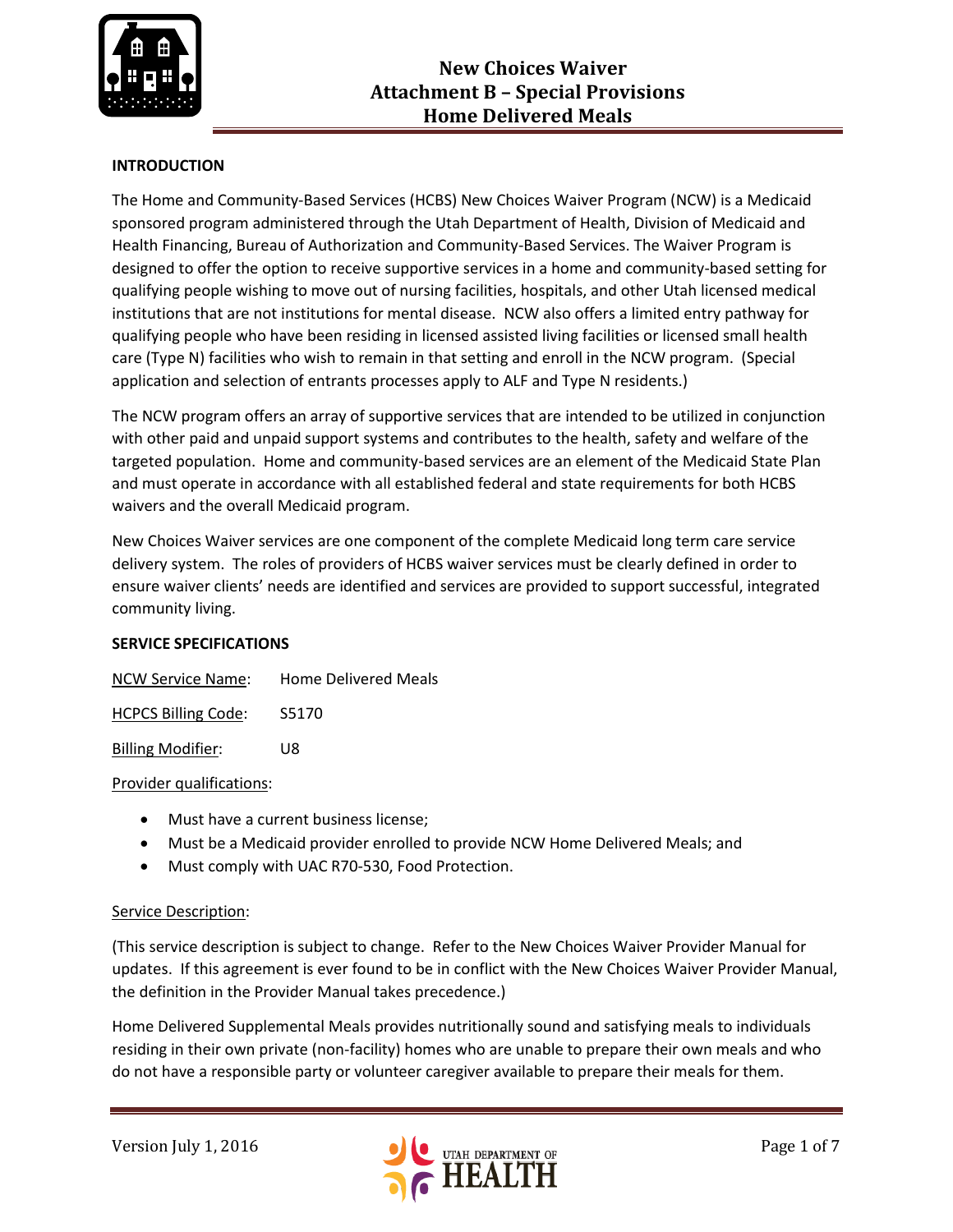

## **New Choices Waiver Attachment B – Special Provisions Home Delivered Meals**

A meal constitutes a supplemental meal when provided in an amount that meets the nutritional needs of the individual. Each supplemental meal shall provide a minimum of 33.33 percent of the daily Recommended Dietary Allowances (RDA) and Dietary Reference Intake (DRI) as established by the Food and Nutrition Board of the National Research Council of the National Academy of Sciences, Institute of Medicine and Mathematica Policy Research, Incorporated. Meals provided as part of this service shall not constitute a "full nutritional regimen" (3 meals per day).

## General Requirements:

By signing this attachment, provider agrees to additional terms and conditions as outlined below:

- A. Provider will report any negative or critical incident or incidents likely to receive media or legislative scrutiny involving a NCW client to the client's case management agency or to the New Choices Waiver program office immediately. This includes but is not limited to medication errors, falls, injuries, missing persons, abuse, neglect, exploitation, unexpected hospitalizations, unexpected deaths, Adult Protective Services (APS) or law enforcement involvement, and other similar incidents that raise concern for client safety. As required by law, provider will also report any suspected or actual incidences of abuse, neglect or exploitation to APS or to local law enforcement.
- B. Provider will accept the NCW Medicaid rate as payment in full, and the provider shall not bill the client nor their families an additional fee for services rendered.
- C. Provider will interact with each NCW client's designated case management agency and participate in the person-centered care planning process when requested by the client or their representative.
- D. Provider will review Service Authorization Forms received from waiver case management agencies and will return a signed copy to the case management agency. Service authorizations indicate the amount, duration and frequency of services that are authorized based on the assessment of each client's needs and are subject to approval by the State Medicaid Agency. The authorized HCPCS, number of units, frequency and duration will appear in the service authorization and providers shall not render services to waiver clients until a service authorization has been received and properly executed by both the designated waiver case management agency representative and the provider. Service authorizations are valid for a maximum of one year even if the "end date" on the form is left blank. Claims paid for waiver services for dates of service outside of the date span listed in the service authorization will be recovered. Claims paid for waiver services that exceed the number of units or frequency than was authorized in the service authorization will be recovered. Claims paid for HCPCS codes that were not authorized in the service authorization will be recovered.
- E. Service authorizations are not a guarantee of payment.

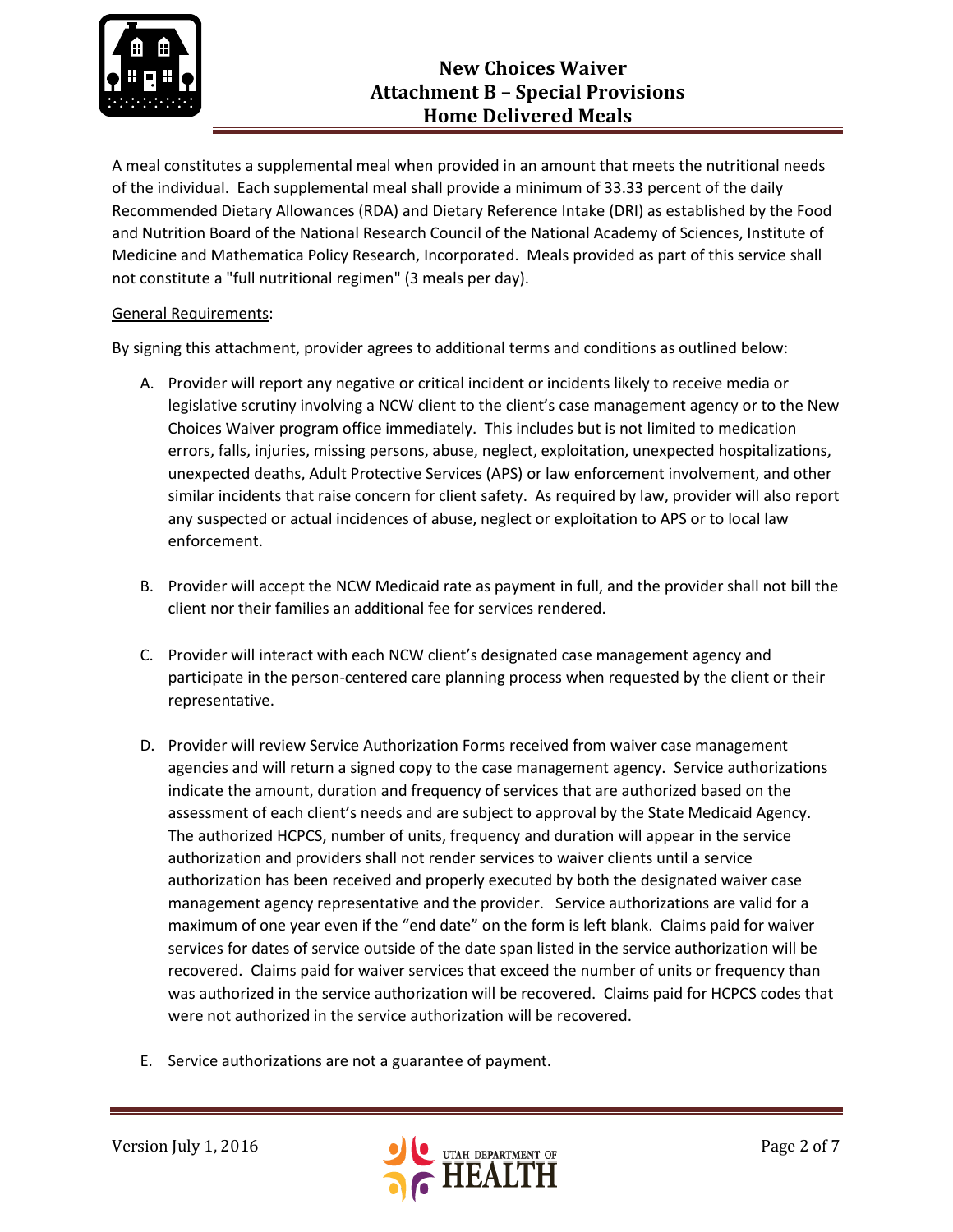

- F. Service authorizations are automatically nullified immediately upon any of the following events taking place:
	- The NCW client elects to change to a different NCW provider
	- The NCW client elects to altogether discontinue receiving the services that the provider offers
	- The NCW client loses Medicaid eligibility
	- The NCW client is disenrolled from the NCW program for any other reason
	- The provider's Medicaid and/or NCW contract is terminated or suspended
- G. Provider will not provide services to waiver clients when they are receiving inpatient treatment. Service authorizations are *suspended* during times when a New Choices Waiver client is admitted to an inpatient setting such as a hospital or nursing facility. Upon the client's discharge from the inpatient setting, provider will communicate with the waiver case management agency to receive verbal approval to reinstate services if any unused units are remaining in the service authorization or to request a new authorization if the existing authorization has expired.
- H. Units of service that have been authorized for one NCW client can only be provided to that NCW client. Provider will not transfer unused units that have been authorized for one NCW client to another NCW client.
- I. Provider will contact a client's designated waiver case management agency if the provider observes that actual service utilization trends appear to exceed the number of units authorized.
- J. Provider will verify client Medicaid eligibility each month in order to avoid providing services that are not reimbursable due to a client's loss of Medicaid benefits. Utah Medicaid offers two methods that providers may use to verify client eligibility:
	- Medicaid Eligibility Lookup Tool [\(https://medicaid.utah.gov\)](https://medicaid.utah.gov/)
	- Access Now (1-800-662-9651 option 1, option 1)
- K. Provider shall not bill Medicaid for services that were not actually provided or for services that the provider anticipates providing to a client in the near or distant future.
- L. Provider shall not bill a client for a missed or canceled appointment unless the client or the client's legal representative has signed a written cancelation policy which expressly allows the provider to charge the client for missed or canceled appointments.
- M. Provider will not engage in unsolicited direct marketing activities to prospective NCW clients. Marketing strategies shall be limited to mass outreach and advertisements. Provider will not approach prospective NCW clients or their representatives unless the client or representative

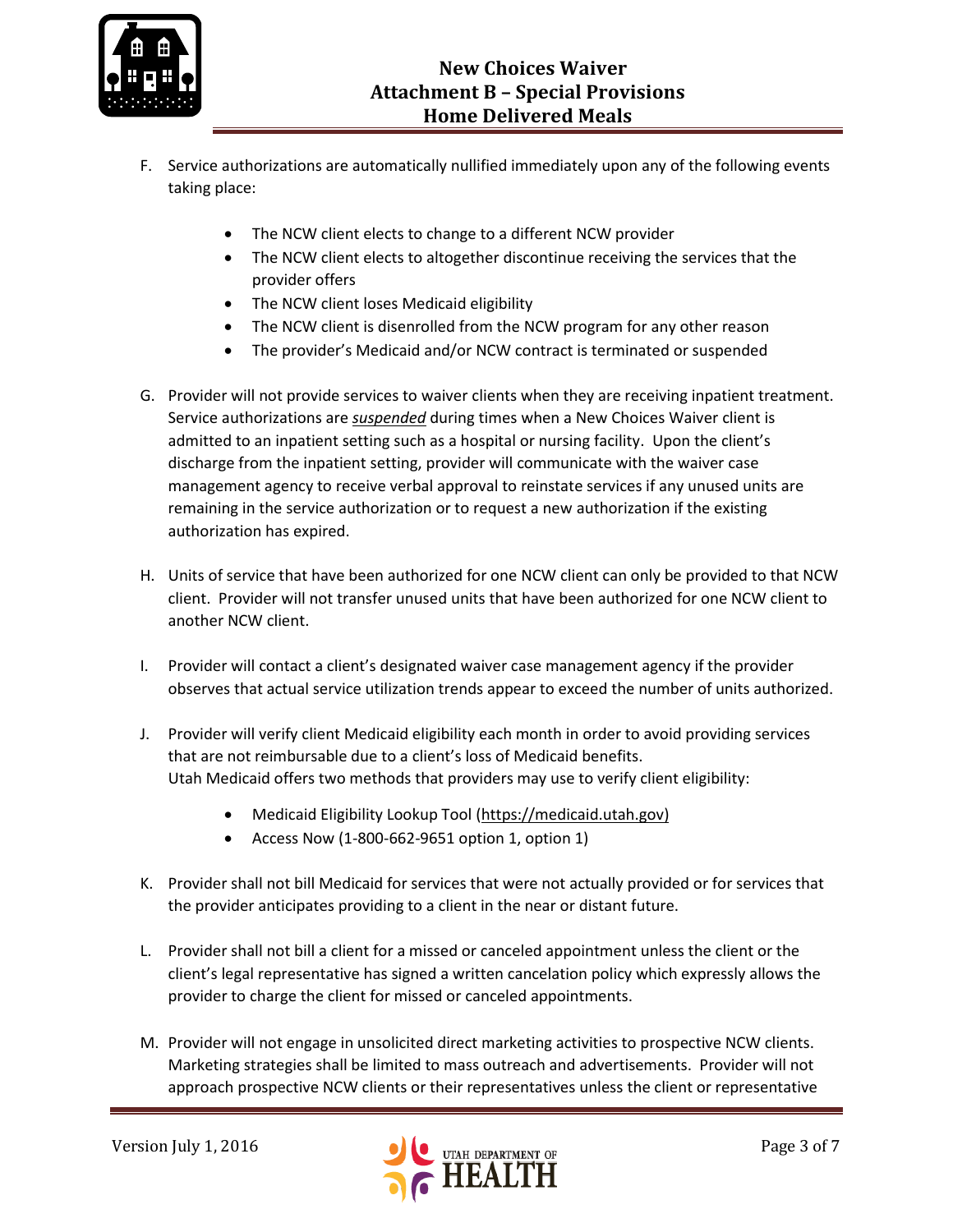

# **New Choices Waiver Attachment B – Special Provisions Home Delivered Meals**

explicitly requests information from the provider. Provider shall refrain from offering incentives or other enticements to persuade a prospective NCW client to choose the provider for waiver services. Provider shall not enter into incentive or kick-back agreements with waiver case management agencies or otherwise entice the case management agency to influence or limit a NCW client's freedom to choose their own service providers. Provider may not require NCW clients to select a certain waiver or non-waiver provider for other services listed on the personcentered care plan.

- N. Provider will document each service encounter. At a minimum each service encounter record should include:
	- The client's first and last name
	- The date of service for each service encounter
	- The start and end times for each service provided
	- The services provided by service title
	- Notes describing the service encounter
	- The name of the individual who performed the service
	- The signature of the individual(s) who performed the service(s) or who can attest to the completion of the service(s).
- O. Provider will abide by the policies and procedures outlined in the NCW Provider Manual and to stay apprised of policy updates and changes regarding Medicaid and the NCW program. If this agreement is ever found to be in conflict with the NCW Provider Manual, the NCW Provider Manual will take precedence over this agreement. The NCW Provider Manual is posted on the Utah Medicaid website: [https://medicaid.utah.gov](https://medicaid.utah.gov/)
- P. Provider will review the Medicaid Information Bulletins (MIBs) and stay apprised of policy updates and changes regarding Medicaid and the NCW program. The MIB is the tool that the Utah Department of Health, Division of Medicaid and Health Financing uses to disseminate such information to providers and stakeholders. The MIB is published quarterly or more frequently as needed. To subscribe to the Newsletter or to view the MIB releases, visit the Medicaid website: [https://medicaid.utah.gov](https://medicaid.utah.gov/)
- Q. If the provider has Medicare and/or Medicaid certification and loses Medicare and/or Medicaid certification, the provider's New Choices Waiver contract shall also be terminated effective the same day as the termination of the Medicare and/or Medicaid certification. The provider will notify the New Choices Waiver Program Office within 3 business days of receiving the notification letter from Medicare and/or Medicaid. The provider will make every effort to ensure a safe and orderly transition of all NCW clients to other service providers prior to final termination of their NCW contract.

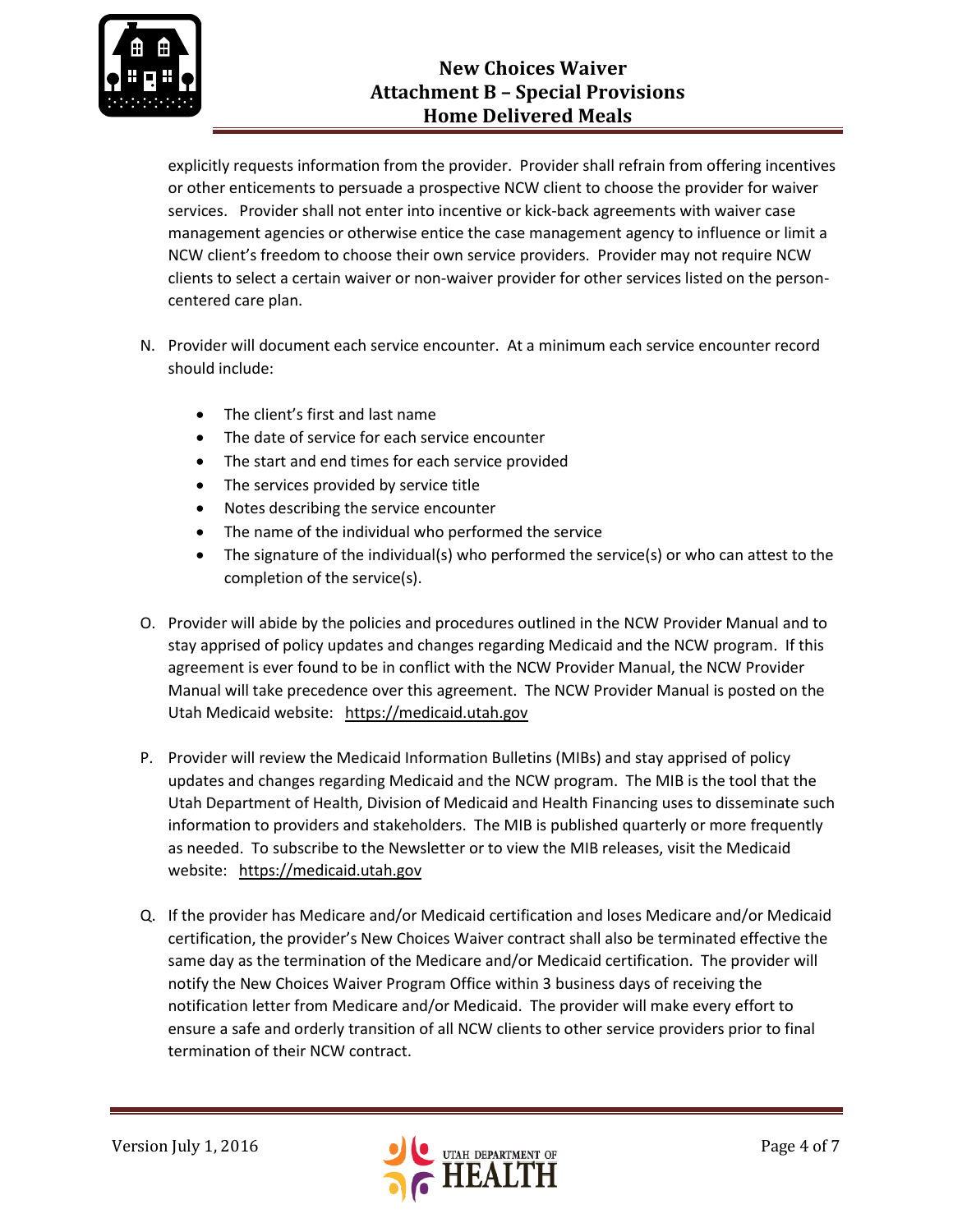

- R. If the provider is aware that it is about to undergo a change of ownership or otherwise elects to voluntarily terminate their New Choices Waiver contract, the provider shall give at least 30 days advance written notice of the change of ownership or voluntary termination to the New Choices Waiver Program Office. Providers shall assist in ensuring a safe and orderly transition of waiver clients to another service provider prior to termination.
- S. Providers cannot be listed on a person-centered care plan for a NCW client if any of the paid employees of that provider are related to one or both of the assigned NCW case managers by blood or by marriage. If the State Medicaid Agency finds that a conflict of interest is occurring between the provider agency and the case management agency, the provider or the case management agency may be prevented from providing services to that particular client. Exceptions will only be made in remote geographical areas of the state where there are no other willing, qualified providers available to offer the service(s). Only the State Medicaid Agency has authority to approve exceptions to conflict of interest rules.
- T. The State Medicaid Agency may terminate the provider's New Choices Waiver contract after giving the provider 30 days advance written notice for either of the following reasons:
	- 1. The State Medicaid Agency detects a pattern of non-compliance with general Utah Medicaid provider standards,
	- 2. The State Medicaid Agency detects a pattern of non-compliance with NCW policies, procedures and/or provisions listed in this contract.

Examples of conduct that constitutes patterns of non-compliance include but are not limited to:

- Abuse, neglect or exploitation of waiver clients;
- Billing Medicaid in excess of the amount, duration and frequency of services that have been authorized;
- Billing Medicaid for services not provided;
- Inadequate or non-existent record keeping;
- Hiring individual service employees that do not meet the minimum waiver provider qualifications;
- Not maintaining minimum provider qualifications such as required license(s);
- Acts of direct marketing to prospective or currently enrolled clients or their representatives;
- Acts of coercion or manipulation of client freedom of choice rights;
- Acts of offering or receiving incentives or kick-backs to or from other providers or entities in an effort to manipulate client freedom of choice rights; and/or
- Billing NCW clients or their representatives for services covered by Medicaid.

If the State Medicaid Agency discovers conduct that constitutes a pattern of non-compliance but elects not to terminate the provider's New Choices Waiver contract, the State Medicaid Agency

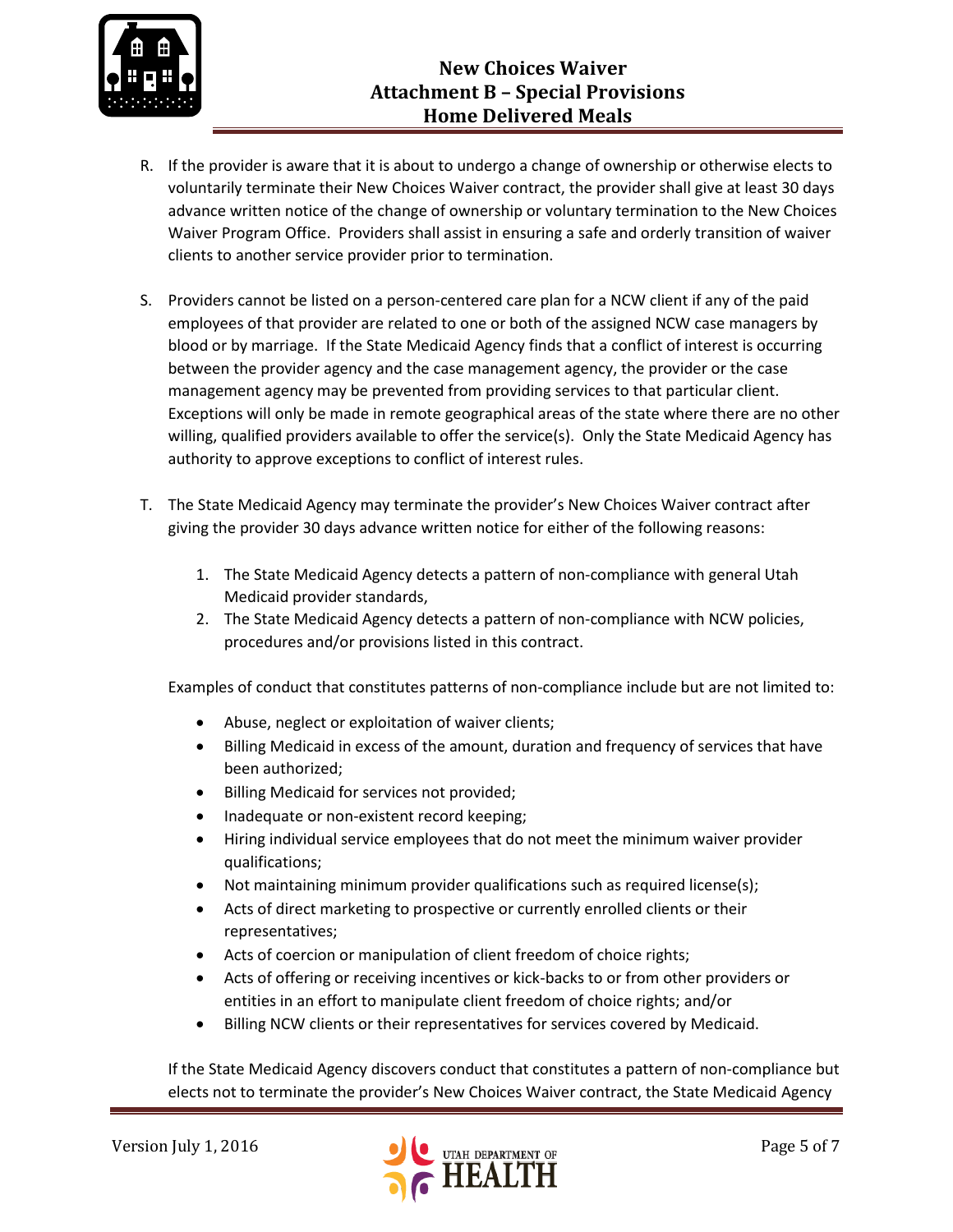

may instead suspend making new referrals to the provider, require the provider to repay any overpayments, complete additional training and/or to submit to additional monitoring activities in order to avoid contract termination. The provider will be given hearing rights for any adverse actions taken by the State Medicaid Agency.

U. All new NCW providers must complete the NCW New Provider Training before the New Choices Waiver Program Office will forward the provider's enrollment application to the next step in the enrollment process. This includes existing providers who experience changes in ownership. NCW New Provider Training is offered one time each month and is located at the Utah Department of Health, 288 N. 1460 W., Salt Lake City, Utah 84114. To register for the next training please call the NCW Program Office and ask to speak with the NCW Provider Specialist. (800)662-9651, option 6.

After the provider is enrolled, additional training is available if the provider requests it by contacting the NCW program office at the same number listed above.

(The rest of this page is intentionally left blank.)

\_\_\_\_\_\_\_\_\_\_\_\_\_\_\_\_\_\_\_\_\_\_\_\_\_\_\_\_\_\_\_\_\_\_\_\_\_\_\_\_\_\_\_\_\_\_\_\_\_\_\_\_\_\_\_\_\_\_\_\_\_\_\_\_\_\_\_\_\_\_\_\_\_\_\_\_\_\_\_\_\_\_